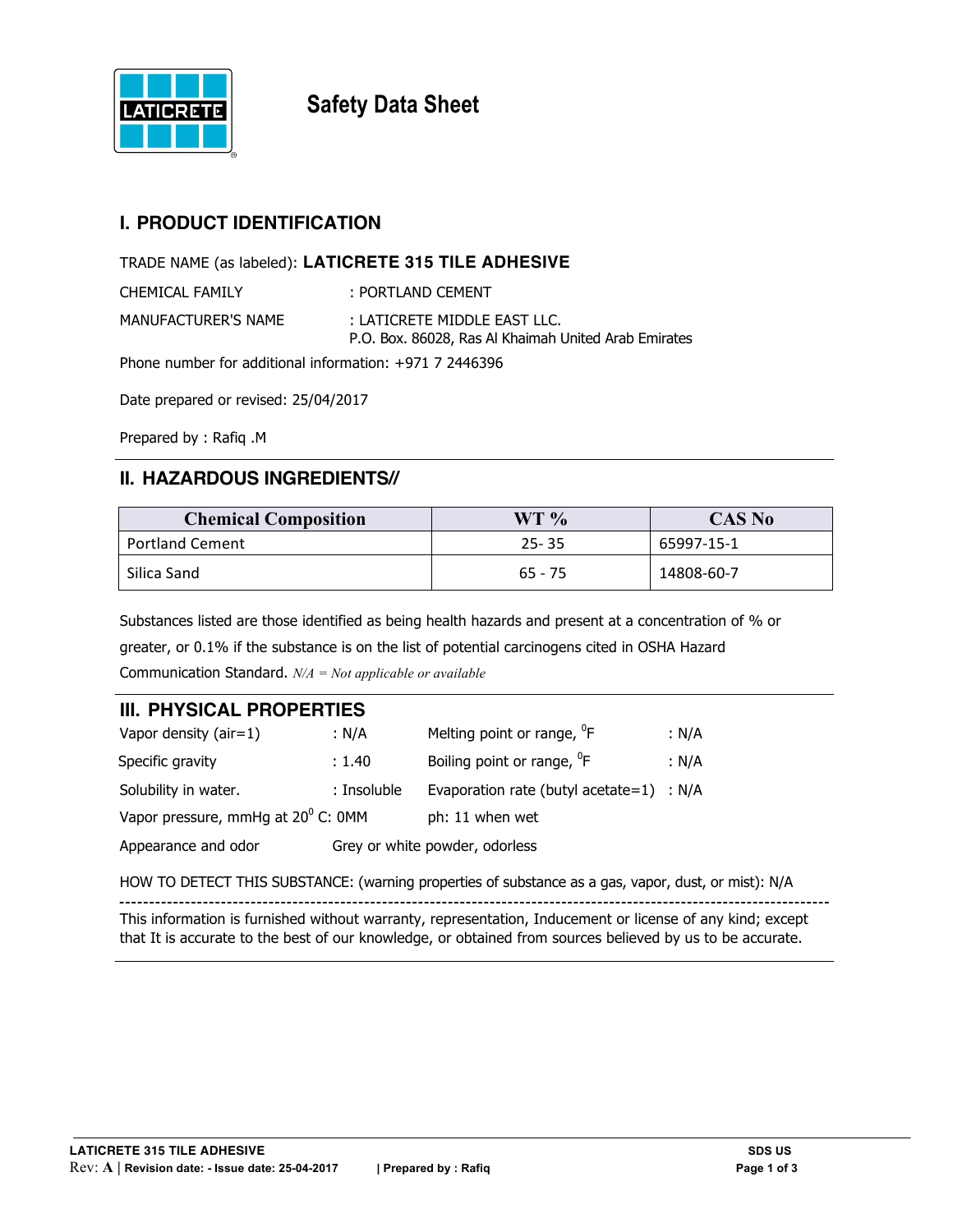## **IV. FIRE AND EXPLOSION**

| Flash Point, °F (give method)<br>Auto ignition temperature, °F    | : Not flammable or combustible<br>: N/A                                                                                                                                                                                                                                                                                          |
|-------------------------------------------------------------------|----------------------------------------------------------------------------------------------------------------------------------------------------------------------------------------------------------------------------------------------------------------------------------------------------------------------------------|
|                                                                   | Flammable limits in air, volume % : N/A Lower (LEL) _______ Upper (UEL) _____                                                                                                                                                                                                                                                    |
| Fire extinguishing materials                                      | : N/A                                                                                                                                                                                                                                                                                                                            |
|                                                                   | other<br>__________ Water spray _________________________ carbon dioxide ________________                                                                                                                                                                                                                                        |
| ___________foam                                                   | dry chemical                                                                                                                                                                                                                                                                                                                     |
| Special fire fighting procedures : N/A                            |                                                                                                                                                                                                                                                                                                                                  |
| Unusual fire and explosion hazards: NONE                          |                                                                                                                                                                                                                                                                                                                                  |
|                                                                   |                                                                                                                                                                                                                                                                                                                                  |
|                                                                   | SYMPTOMS OF OVEREXPOSURE for each potential route of exposure.                                                                                                                                                                                                                                                                   |
|                                                                   | Inhaled: Symptoms are dyspnea-caused by many lung scars that develop from the dust pain In chest,                                                                                                                                                                                                                                |
|                                                                   | decreased with capacity and cough. Inhalation of the dust can cause silicosis and may cause lung cancer                                                                                                                                                                                                                          |
| depending on duration at level of exposure.                       |                                                                                                                                                                                                                                                                                                                                  |
| Contact with skin or eyes : May be irritating to the eyes.        |                                                                                                                                                                                                                                                                                                                                  |
| Absorbed through skin : N/A                                       |                                                                                                                                                                                                                                                                                                                                  |
| Swallowed: : N/A                                                  |                                                                                                                                                                                                                                                                                                                                  |
| prolong period of time.<br><b>FIRST AID: EMERGENCY PROCEDURES</b> | Chronic: Chronic Bronchitis, possible silicosis, or cancer if exposed to greater than permissible limits for a<br>Eye Contact: Wash the eyes with Iarge amounts of water, occasionally lifting the lower and upper lids. Get                                                                                                     |
| medic attention immediately.                                      | Skin Contact: Promptly wash contaminated skin with soap or mild detergent and water.                                                                                                                                                                                                                                             |
| Inhaled: Move the exposed person to fresh air at once.            |                                                                                                                                                                                                                                                                                                                                  |
| vomit. Get medical attention immediately.                         | Swallowed: If person is conscious, give large quantities of water. After swallowing water, try to get person to                                                                                                                                                                                                                  |
| <b>SUSPECTED CANCER AGENT?</b>                                    |                                                                                                                                                                                                                                                                                                                                  |
|                                                                   | ____________ NO: This product's Ingredients are not found in the lists below.                                                                                                                                                                                                                                                    |
|                                                                   | <b>IARC</b>                                                                                                                                                                                                                                                                                                                      |
|                                                                   | <b>MEDICAL CONDITIONS AGGRAVATED BY EXPOSURE:</b> Chronic lung scarring leads to a progressive massive<br>fibrosis that is often accompanied by increased susceptibility to the risk of Impaired health due to a combina<br>tion of smoking and dust exposure. Persons with reduced pulmonary function may be at increased risk. |
| <b>VI. REACTIVITY DATA</b>                                        |                                                                                                                                                                                                                                                                                                                                  |
| Stability:<br>X.                                                  | Stable ______________________Unstable                                                                                                                                                                                                                                                                                            |
| Conditions to avoid: Keep dry until used                          |                                                                                                                                                                                                                                                                                                                                  |
| Incompatibility (materials to avoid): N/A                         |                                                                                                                                                                                                                                                                                                                                  |